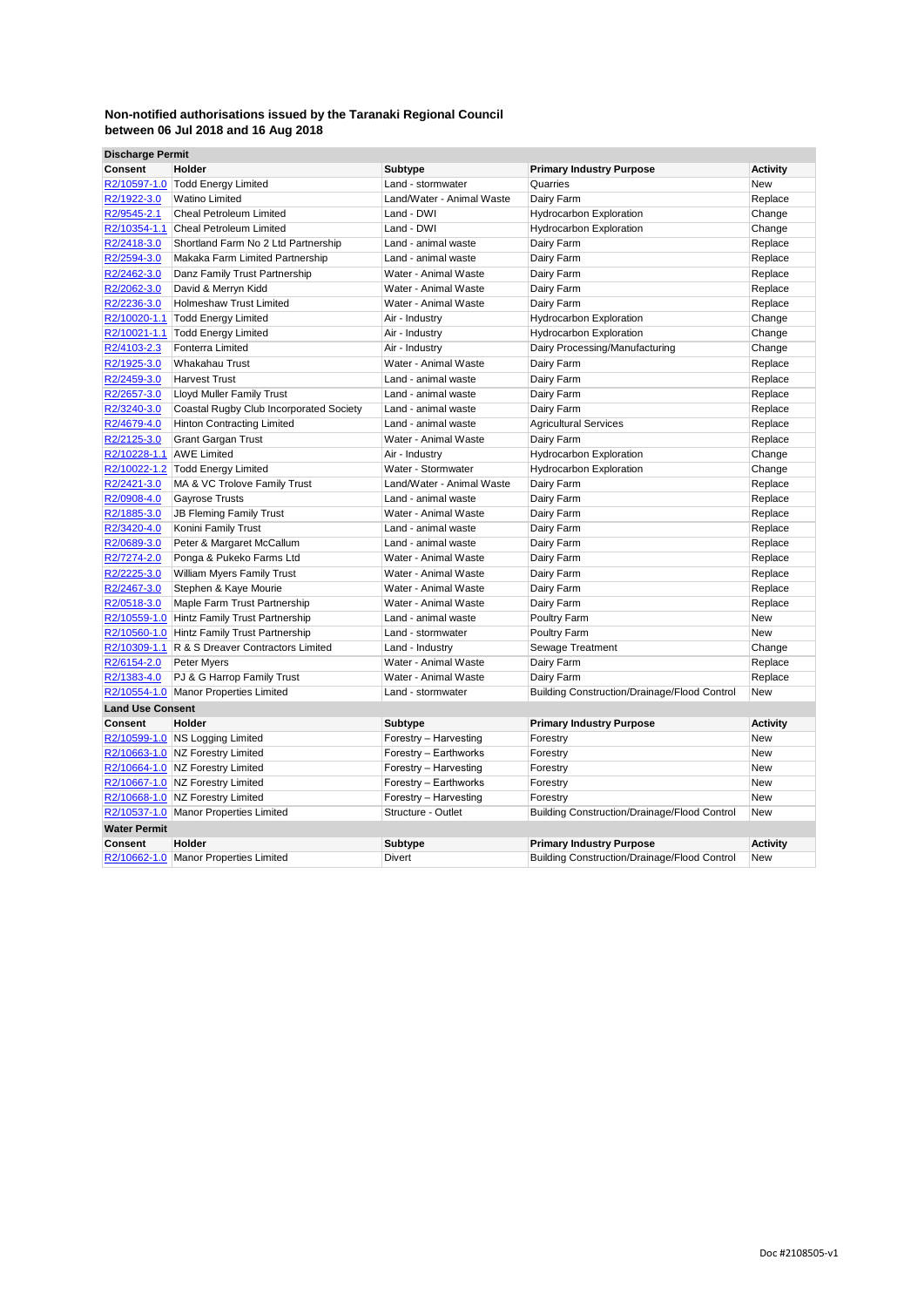| R2/10597-1.0<br><b>Todd Energy Limited</b><br>PO Box 802, New Plymouth 4340                                                                                                                                                                     | Commencement Date: 06 Jul 2018<br>Expiry Date: 01 Jun 2020<br><b>Review Dates:</b><br><b>Activity Class: Discretionary</b>                                        |
|-------------------------------------------------------------------------------------------------------------------------------------------------------------------------------------------------------------------------------------------------|-------------------------------------------------------------------------------------------------------------------------------------------------------------------|
| Location: 1069 Bristol Road, Inglewood<br>(Property owner: Flyon Trustee Limited)<br>To discharge stormwater from quarry activities onto and into land, where it may enter an<br>unnamed tributary of the Waitara River                         | <b>Application Purpose: New</b>                                                                                                                                   |
| R <sub>2</sub> /1922-3.0<br><b>Watino Limited</b><br>638A Watino Road, RD 32, Opunake 4682                                                                                                                                                      | <b>Commencement Date: 17 Jul 2018</b><br>Expiry Date: 01 Dec 2042<br>Review Dates: June 2024, June 2030,<br><b>June 2036</b><br><b>Activity Class: Controlled</b> |
| Location: 638 Watino Road, Opunake<br>To discharge farm dairy effluent onto land and, until 1 June 2020 after treatment in an<br>oxidation pond system, into the Punehu Stream if the land disposal area is unsuitable for<br>effluent disposal | <b>Application Purpose: Replace</b>                                                                                                                               |
| R2/10599-1.0<br>NS Logging Limited<br>49 Epiha Road, RD 43, Waitara 4383                                                                                                                                                                        | Commencement Date: 18 Jul 2018<br>Expiry Date: 01 Jun 2020<br><b>Review Dates:</b><br><b>Activity Class: Controlled</b>                                           |
| Location: 418 Uruti Road, Uruti                                                                                                                                                                                                                 | <b>Application Purpose: New</b>                                                                                                                                   |

To harvest 6.1 hectares of plantation forest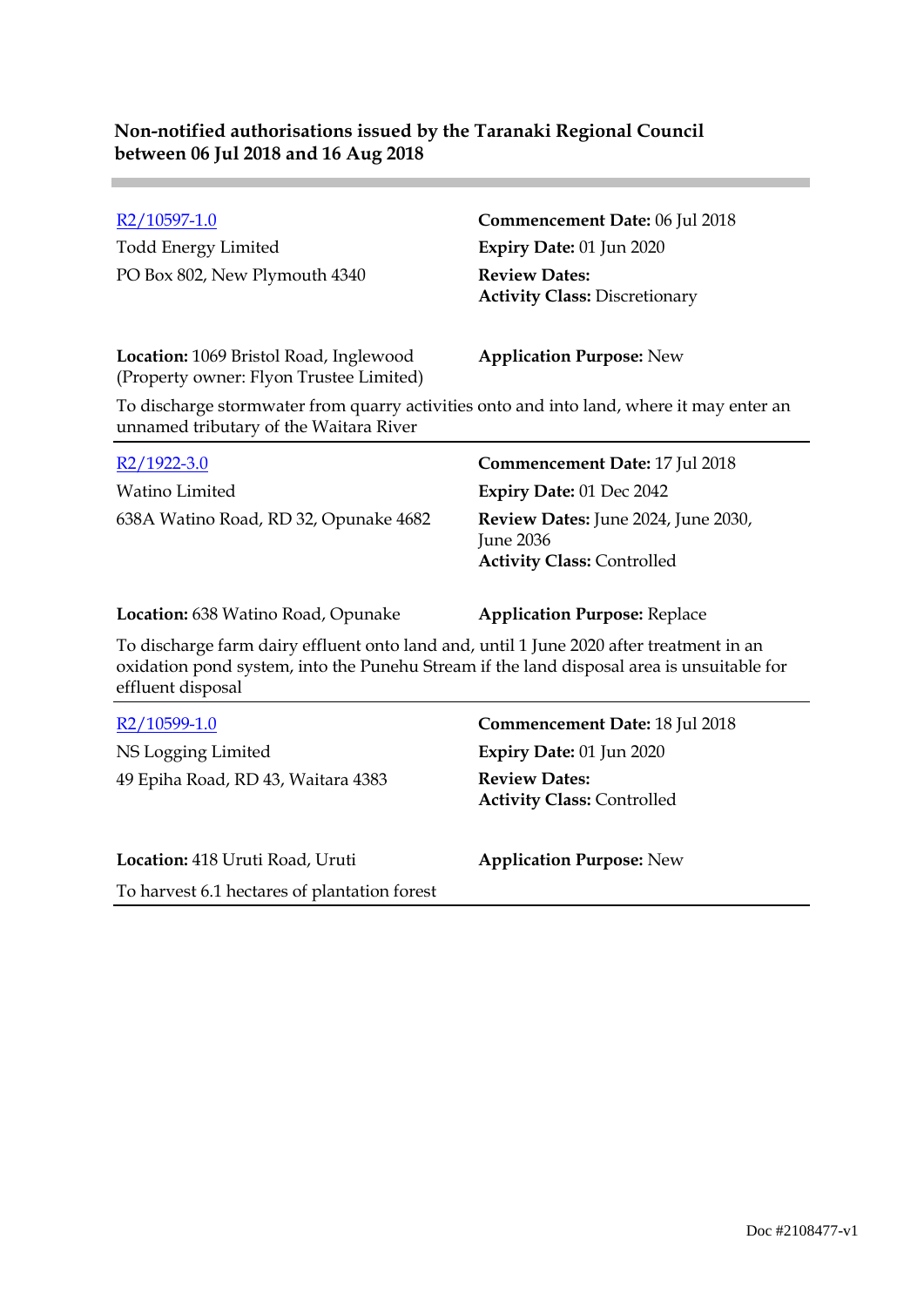| $R2/9545 - 2.1$               | Commencement Date: 18 Jul 2018                                             |
|-------------------------------|----------------------------------------------------------------------------|
| Cheal Petroleum Limited       | <b>Expiry Date: 01 Jun 2035</b>                                            |
| PO Box 402, New Plymouth 4340 | <b>Review Dates:</b> June annually<br><b>Activity Class: Discretionary</b> |

**Location:** Cheal-A wellsite, 4273 Mountain Road, Ngaere (Property owners: J & R Lightoller)

**Application Purpose:** Change

To discharge produced water from hydrocarbon exploration and production operations, reservoir compatible workover fluids and hydraulic fracturing return fluids into the Urenui Formation by deep well injection at the Cheal-A wellsite for the purpose of water flooding

Change of consent conditions to remove condition 6, change condition 11 and update the purpose of the consent

| R2/10354-1.1                                                                                     | Commencement Date: 18 Jul 2018                                             |
|--------------------------------------------------------------------------------------------------|----------------------------------------------------------------------------|
| Cheal Petroleum Limited                                                                          | Expiry Date: 01 Jun 2035                                                   |
| PO Box 402, New Plymouth 4340                                                                    | <b>Review Dates:</b> June annually<br><b>Activity Class: Discretionary</b> |
| Location: Cheal-A wellsite, 4273 Mountain<br>Road, Ngaere (Property owners: J & R<br>Lightoller) | <b>Application Purpose: Change</b>                                         |

To discharge produced water, well drilling fluids, well work over fluids and hydraulic fracturing fluids from hydrocarbon exploration and production operations into the Mount Messenger Formation by deep well injection at the Cheal-A wellsite for the purpose of water flooding

Change of consent conditions to allow for injection at a minimum depth of 1,600 metres true vertical depth into the Mount Messenger Formation and update the purpose of the consent

| $R2/2418-3.0$                              | Commencement Date: 19 Jul 2018                                                               |
|--------------------------------------------|----------------------------------------------------------------------------------------------|
| Shortland Farm No 2 Ltd Partnership        | <b>Expiry Date: 01 Dec 2042</b>                                                              |
| 32 Young Road, RD 32, Opunake 4682         | Review Dates: June 2024, June 2030,<br><b>June 2036</b><br><b>Activity Class: Controlled</b> |
| Location: 5218 South Road, Oaonui          | <b>Application Purpose: Replace</b>                                                          |
| To discharge farm dairy effluent onto land |                                                                                              |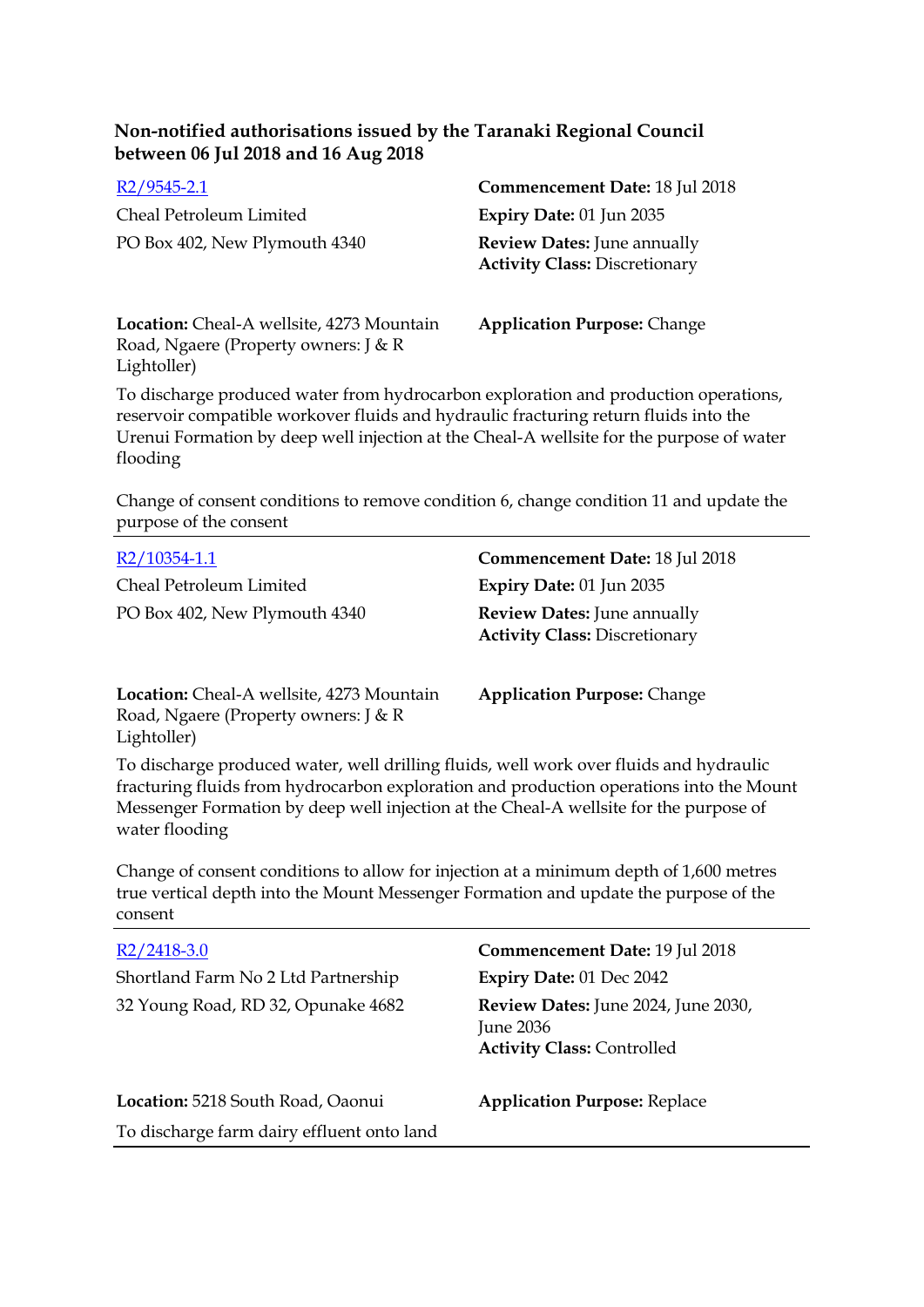| R <sub>2</sub> /2594-3.0                                                                                                                                          | Commencement Date: 19 Jul 2018                        |
|-------------------------------------------------------------------------------------------------------------------------------------------------------------------|-------------------------------------------------------|
| Makaka Farm Limited Partnership                                                                                                                                   | Expiry Date: 01 Dec 2042                              |
| 2075 Opunake Road, RD 29, Hawera 4679                                                                                                                             | Review Dates: June 2024, June 2030,                   |
|                                                                                                                                                                   | <b>June 2036</b><br><b>Activity Class: Controlled</b> |
|                                                                                                                                                                   |                                                       |
| Location: 2075 Opunake Road, Awatuna                                                                                                                              | <b>Application Purpose: Replace</b>                   |
| To discharge farm dairy effluent onto land                                                                                                                        |                                                       |
| $R2/2462-3.0$                                                                                                                                                     | <b>Commencement Date: 19 Jul 2018</b>                 |
| Danz Family Trust Partnership                                                                                                                                     | Expiry Date: 01 Dec 2042                              |
| 2344 Eltham Road, RD 29, Hawera 4679                                                                                                                              | Review Dates: June 2024, June 2030,                   |
|                                                                                                                                                                   | <b>June 2036</b>                                      |
|                                                                                                                                                                   | <b>Activity Class: Controlled</b>                     |
| Location: 2344 Eltham Road, Te Kiri                                                                                                                               | <b>Application Purpose: Replace</b>                   |
| To discharge farm dairy effluent onto land, and until 1 December 2020 after treatment in an<br>oxidation pond system, into the Oeo Stream                         |                                                       |
|                                                                                                                                                                   |                                                       |
| $R2/2062-3.0$                                                                                                                                                     | Commencement Date: 20 Jul 2018                        |
| David & Merryn Kidd                                                                                                                                               | Expiry Date: 01 Dec 2042                              |
| 965 Waiteika Road, RD 32, Opunake 4682                                                                                                                            | Review Dates: June 2024, June 2030,                   |
|                                                                                                                                                                   | <b>June 2036</b>                                      |
|                                                                                                                                                                   | <b>Activity Class: Controlled</b>                     |
| Location: 965 Waiteika Road, Opunake                                                                                                                              | <b>Application Purpose: Replace</b>                   |
| To discharge farm dairy effluent onto land, and until 1 June 2020 after treatment in an<br>oxidation pond system and constructed drain, into the Mangahume Stream |                                                       |
| $R2/2236-3.0$                                                                                                                                                     | <b>Commencement Date: 20 Jul 2018</b>                 |
| Holmeshaw Trust Limited                                                                                                                                           | Expiry Date: 01 Dec 2042                              |
| AG Holmes, 362 Oeo Road, RD 28, Hawera                                                                                                                            | Review Dates: June 2024, June 2030,                   |
| 4678                                                                                                                                                              | June 2036                                             |
|                                                                                                                                                                   | <b>Activity Class: Controlled</b>                     |
| Location: 304 Oeo Road, Auroa                                                                                                                                     | <b>Application Purpose: Replace</b>                   |

oxidation pond system, into the Wahamoko Stream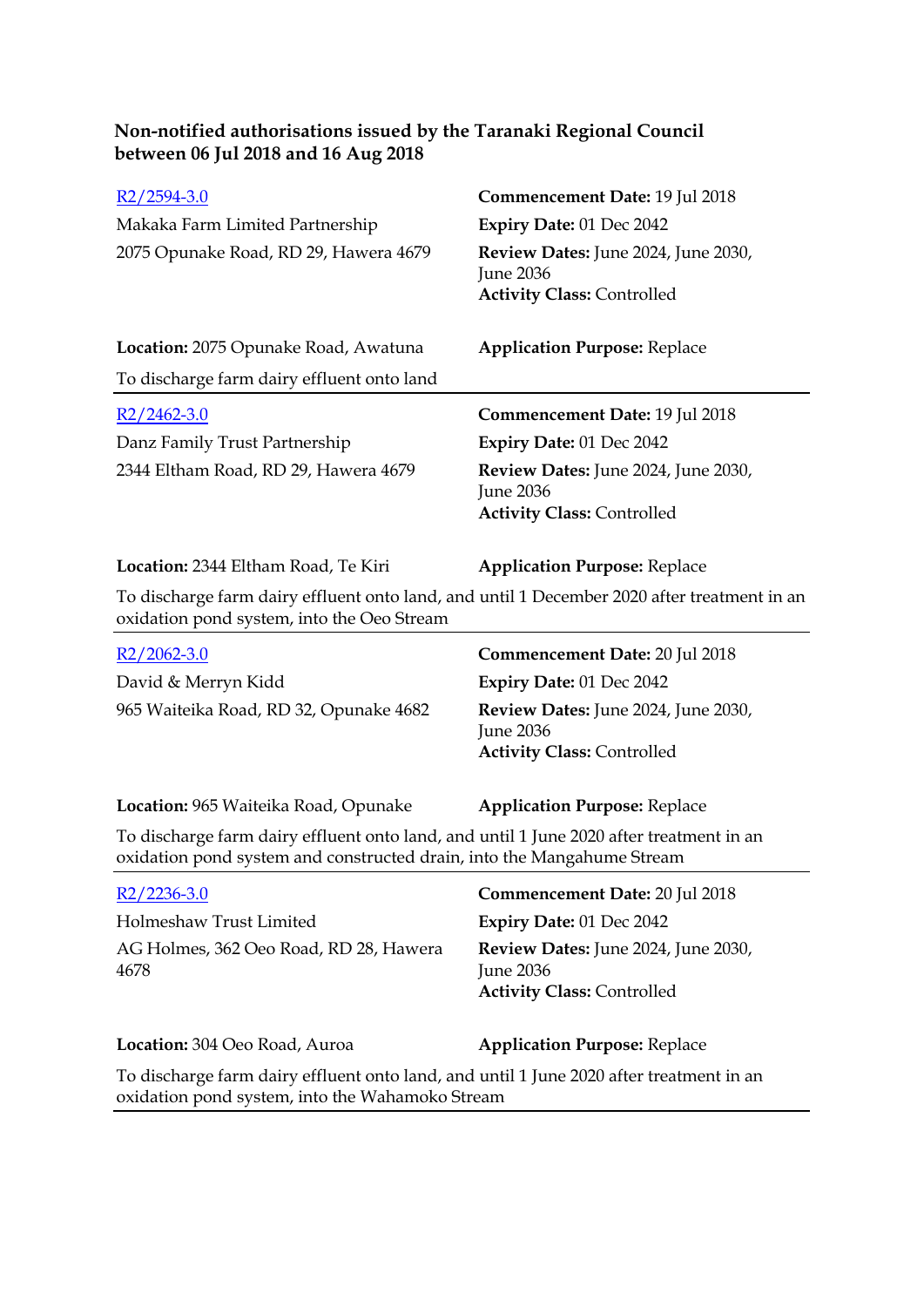| R2/10020-1.1                                                                                  | Commencement Date: 24 Jul 2018                                             |
|-----------------------------------------------------------------------------------------------|----------------------------------------------------------------------------|
| <b>Todd Energy Limited</b>                                                                    | Expiry Date: 01 Jun 2033                                                   |
| PO Box 802, New Plymouth 4340                                                                 | Review Dates: June 2021, June 2027<br><b>Activity Class: Discretionary</b> |
| Location: Mangahewa-G wellsite, Otaraoa<br>Road, Tikorangi (Property owner: FD & KS<br>Wyatt) | <b>Application Purpose: Change</b>                                         |

To discharge contaminants to air from hydrocarbon exploration at the Mangahewa-G wellsite, including combustion involving flaring or incineration of petroleum recovered from natural deposits, in association with well development or redevelopment and testing or enhancement of well production flows

Change of consent conditions to reflect updated flare location and design

| R2/10021-1.1                                                                                             | Commencement Date: 24 Jul 2018                                               |
|----------------------------------------------------------------------------------------------------------|------------------------------------------------------------------------------|
| <b>Todd Energy Limited</b>                                                                               | Expiry Date: 01 Jun 2033                                                     |
| PO Box 802, New Plymouth 4340                                                                            | Review Dates: June 2021, June 2027<br><b>Activity Class: Discretionary</b>   |
| Location: Mangahewa-G wellsite, Otaraoa<br>Road, Tikorangi (Property owner: FD & KS<br>Wyatt)            | <b>Application Purpose: Change</b>                                           |
| To discharge emissions to air associated with hydrocarbon producing wells at the<br>Mangahewa-G wellsite |                                                                              |
| Change of consent conditions to reflect updated flare location and design                                |                                                                              |
| R2/4103-2.3                                                                                              | Commencement Date: 24 Jul 2018                                               |
| Esterma Linitad                                                                                          | $E_{\text{total}} = \text{Data} \cdot 01 \text{ L} \cdot \text{A} \cdot 002$ |

Fonterra Limited **Expiry Date:** 01 Jun 2025 PO Box 444, Hawera 4640 **Review Dates:** June 2020 **Activity Class:** Discretionary

**Location:** Whareroa Road, Hawera **Application Purpose:** Change

To discharge emissions into the air from the manufacture and processing of milk products and associated processes

Change of consent conditions to include emissions from:

- the drying of whey protein concentrate at Powder-3; and
- a new dissolved air floatation treatment plant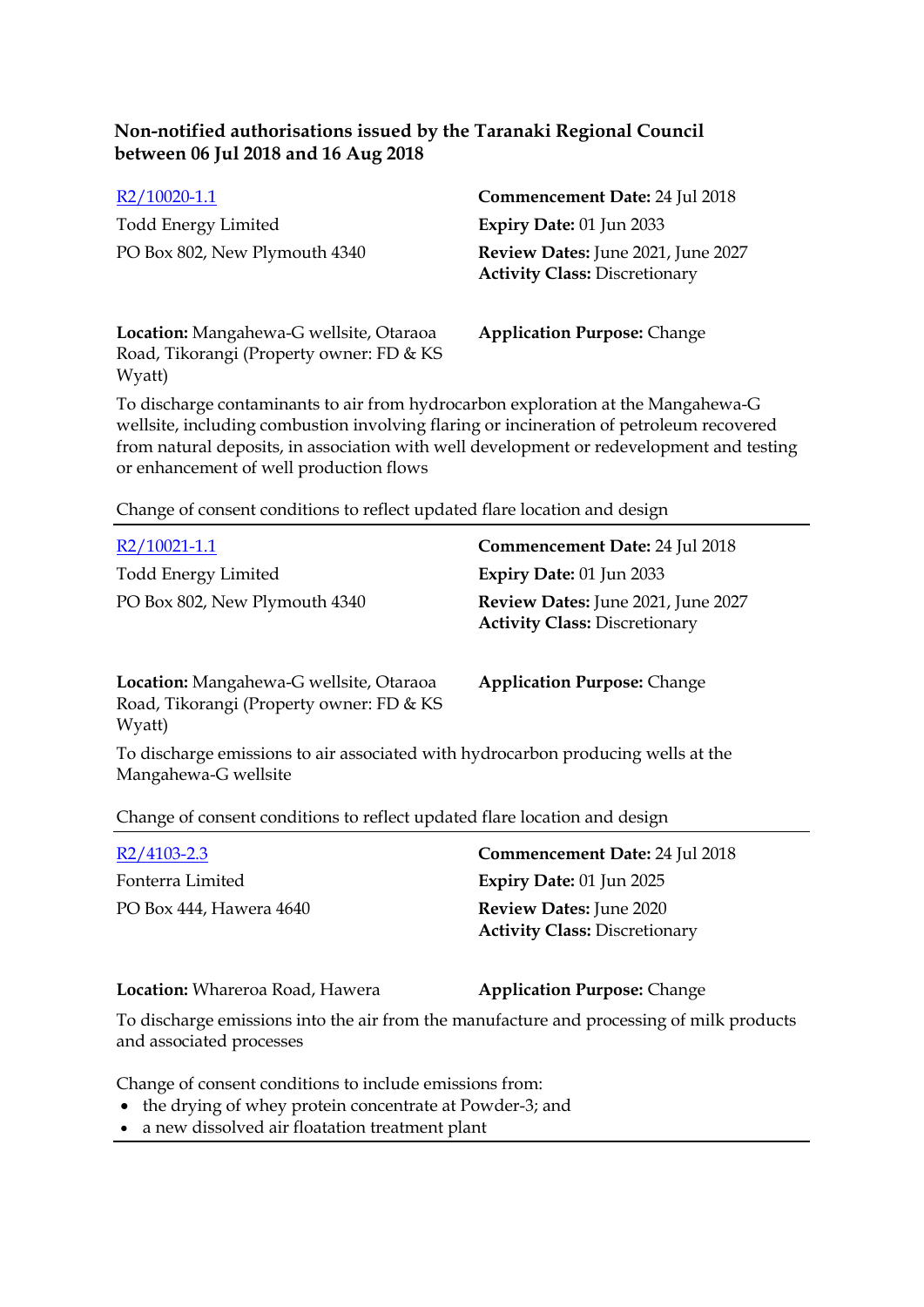| $R2/1925-3.0$                         | Commencement Date: 25 Jul 2018                                                                      |
|---------------------------------------|-----------------------------------------------------------------------------------------------------|
| Whakahau Trust                        | Expiry Date: $01$ Dec $2042$                                                                        |
| David Cooper, PO Box 141, Hawera 4640 | <b>Review Dates:</b> June 2024, June 2030,<br><b>June 2036</b><br><b>Activity Class: Controlled</b> |

# **Location:** Auroa Road, Otakeho **Application Purpose:** Replace

To discharge farm dairy effluent onto land, and until 1 June 2020 after treatment in an oxidation pond system and wetland, into an unnamed tributary of the Taikatu Stream

| R2/2459-3.0                                | Commencement Date: 25 Jul 2018                                                               |
|--------------------------------------------|----------------------------------------------------------------------------------------------|
| <b>Harvest Trust</b>                       | Expiry Date: 01 Dec 2042                                                                     |
| 2547 Eltham Road, RD 29, Hawera 4679       | Review Dates: June 2024, June 2030,<br><b>June 2036</b><br><b>Activity Class: Controlled</b> |
| Location: 2547 Eltham Road, Te Kiri        | <b>Application Purpose: Replace</b>                                                          |
| To discharge farm dairy effluent onto land |                                                                                              |
| $R2/2657-3.0$                              | Commencement Date: 25 Jul 2018                                                               |
| Lloyd Muller Family Trust                  | Expiry Date: 01 Dec 2042                                                                     |
| 2362 Skeet Road, RD 28, Hawera 4678        | Review Dates: June 2024, June 2030,<br><b>June 2036</b><br><b>Activity Class: Controlled</b> |
| Location: 2362 Skeet Road, Auroa           | <b>Application Purpose: Replace</b>                                                          |
| To discharge farm dairy effluent onto land |                                                                                              |
| $R2/3240-3.0$                              | Commencement Date: 26 Jul 2018                                                               |
| Coastal Rugby Club Incorporated Society    | Expiry Date: 01 Dec 2042                                                                     |
| PO Box 48, Opunake 4681                    | Review Dates: June 2024, June 2030,<br><b>June 2036</b><br><b>Activity Class: Controlled</b> |
| Location: Kina Road, Oaonui                | <b>Application Purpose: Replace</b>                                                          |
| To discharge farm dairy effluent onto land |                                                                                              |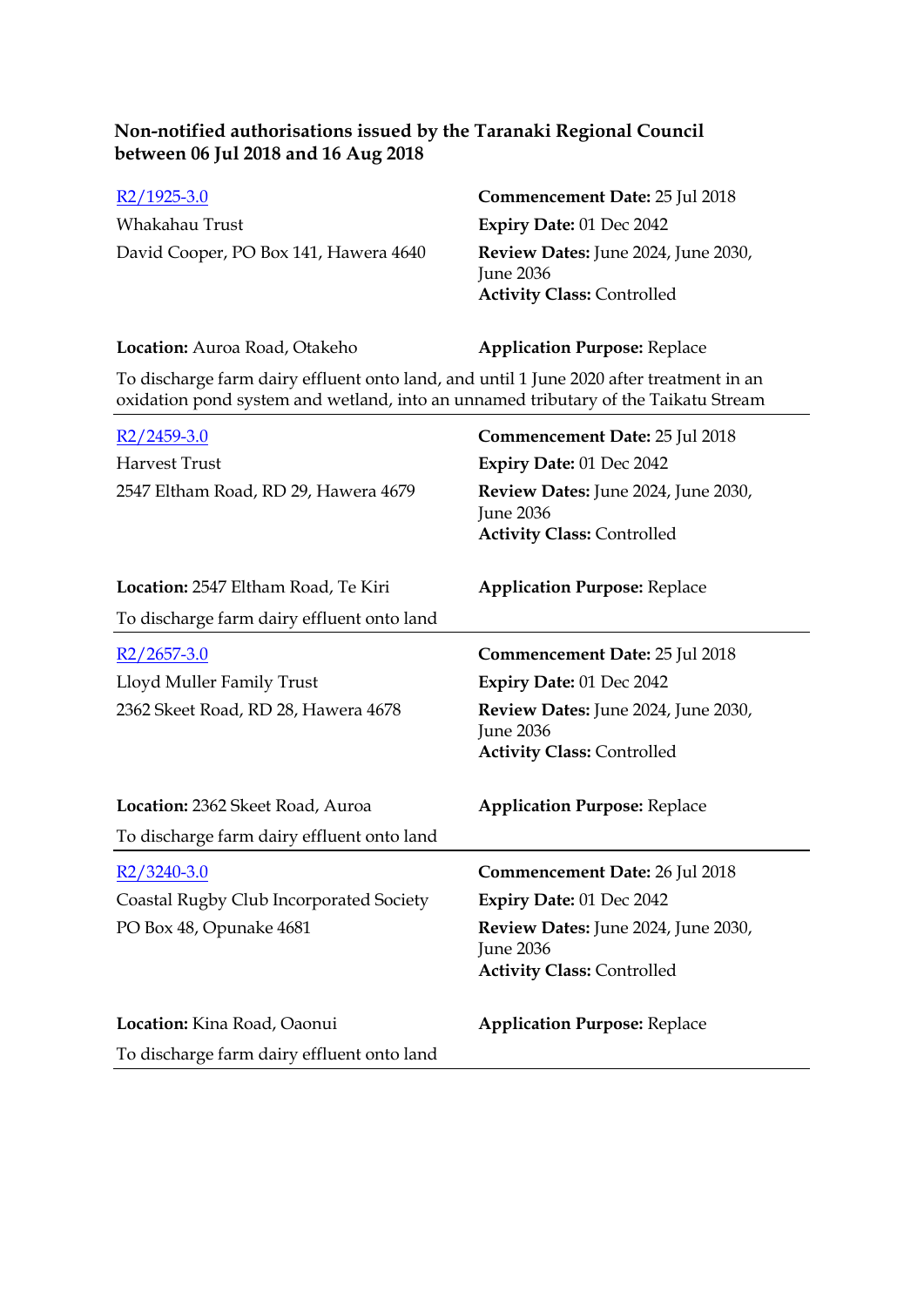Hinton Contracting Limited **Expiry Date:** 01 Jun 2029

# [R2/4679-4.0](http://irisprod.trc.govt.nz/IRISObjectRouter.aspx?IRISObjectID=748847) **Commencement Date:** 26 Jul 2018

PO Box 155, Stratford 4352 **Review Dates:** June 2019, June 2022, June 2025, June 2028 **Activity Class:** Controlled

### **Location:** Throughout the Taranaki region **Application Purpose:** Replace

To empty dairy farm effluent ponds by irrigation onto and into land throughout the Taranaki region

| $R2/2125-3.0$                       | Commencement Date: 26 Jul 2018                                                               |
|-------------------------------------|----------------------------------------------------------------------------------------------|
| Grant Gargan Trust                  | <b>Expiry Date: 01 Dec 2042</b>                                                              |
| 1649 Auroa Road, RD 29, Hawera 4679 | <b>Review Dates:</b> June 2024, June 2030,<br>June 2036<br><b>Activity Class: Controlled</b> |

#### **Location:** 1633 Auroa Road, Awatuna **Application Purpose:** Replace

To discharge farm dairy effluent onto land, and until 1 June 2020 after treatment in an oxidation pond system, into the Oeo Stream

| R2/10228-1.1                   | <b>Commencement Date: 27 Jul 2018</b>                                             |
|--------------------------------|-----------------------------------------------------------------------------------|
| AWE Limited                    | Expiry Date: $01$ Jun 2032                                                        |
| PO Box 8156, New Plymouth 4342 | <b>Review Dates:</b> June 2020, June 2026<br><b>Activity Class: Discretionary</b> |

**Location:** Kohatukai wellsite, 125 Waiwakaiho **Application Purpose:** Change Road, New Plymouth (Property owner: BJ & VO Bolton)

To discharge contaminants to air from hydrocarbon exploration at the Kohatukai wellsite, including combustion involving flaring or incineration of petroleum recovered from natural deposits, in association with well development or redevelopment and testing or enhancement of well production flows

Change of conditions to reflect the updated discharge location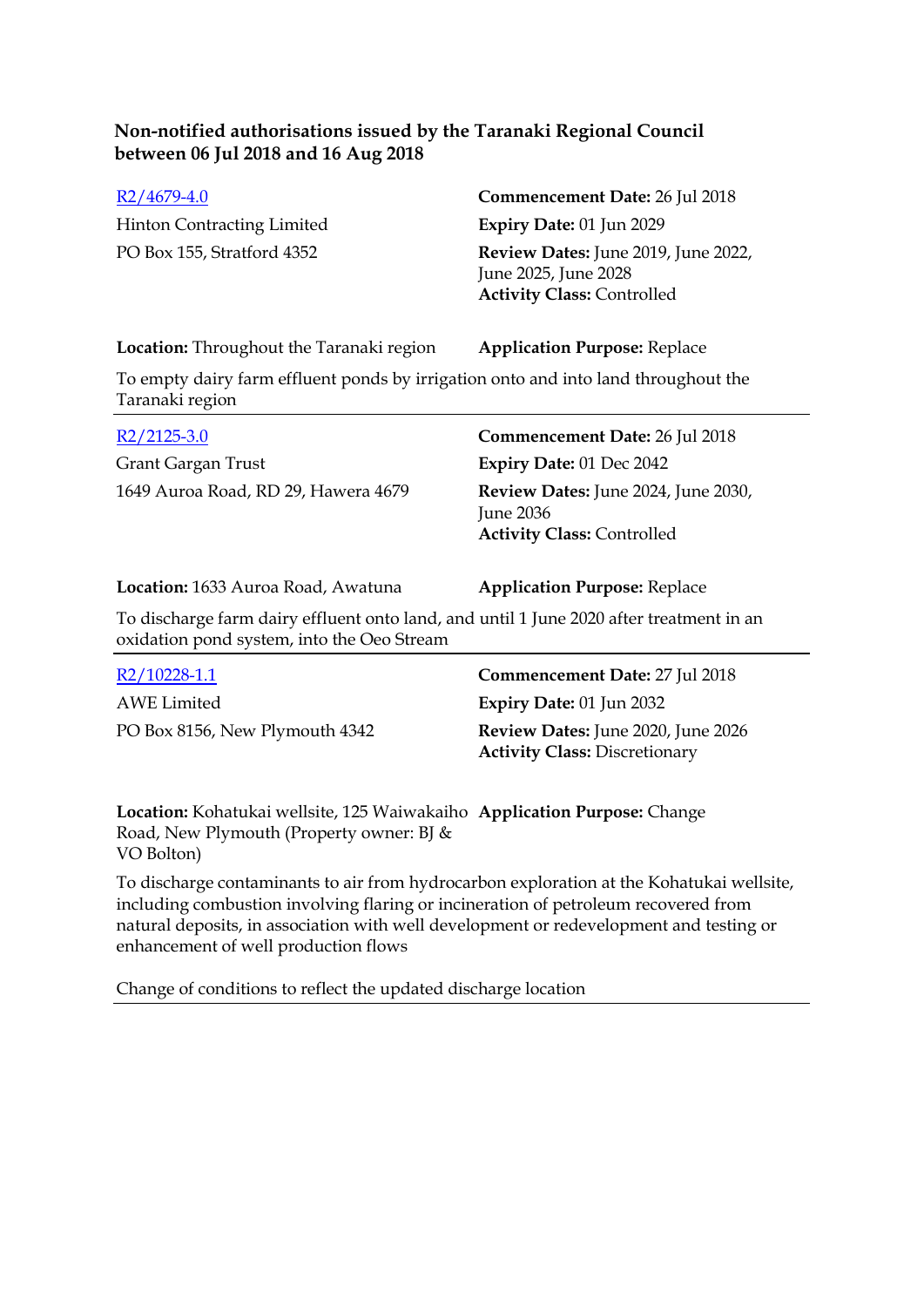[R2/10022-1.2](http://irisprod.trc.govt.nz/IRISObjectRouter.aspx?IRISObjectID=748886) **Commencement Date:** 27 Jul 2018 Todd Energy Limited **Expiry Date:** 01 Jun 2033 PO Box 802, New Plymouth 4340 **Review Dates:** June 2021, June 2027 **Activity Class:** Discretionary

**Location:** Mangahewa-G wellsite, Otaraoa Road, Tikorangi (Property owner: FD & KS Wyatt)

**Application Purpose:** Change

To discharge treated stormwater from hydrocarbon exploration and production operations at the Mangahewa-G wellsite, into an unnamed tributary of the Mangahewa Stream

Change of consent conditions to provide for an increase in total catchment area

| $R2/2421-3.0$                          | Commencement Date: 27 Jul 2018                                                               |
|----------------------------------------|----------------------------------------------------------------------------------------------|
| MA & VC Trolove Family Trust           | <b>Expiry Date: 01 Dec 2042</b>                                                              |
| 427 Arawhata Road, RD 31, Opunake 4681 | Review Dates: June 2024, June 2030,<br><b>June 2036</b><br><b>Activity Class: Controlled</b> |

### **Location:** Patiki Road, Pihama **Application Purpose:** Replace

To discharge farm dairy effluent onto land and, until 1 June 2020 after treatment in an oxidation pond system and constructed drain, into an unnamed tributary of the Ouri Stream if the land disposal area is unsuitable for effluent disposal

| R2/0908-4.0                                                                            | Commencement Date: 30 Jul 2018                                                        |
|----------------------------------------------------------------------------------------|---------------------------------------------------------------------------------------|
| Gayrose Trusts                                                                         | Expiry Date: 01 Dec 2042                                                              |
| RJ & CA Gargan, 30 Bowen Crescent, Opunake Review Dates: June 2024, June 2030,<br>4616 | <b>June 2036</b><br><b>Activity Class: Controlled</b>                                 |
| Location: 1430 Oeo Road, Awatuna                                                       | <b>Application Purpose: Replace</b>                                                   |
| To discharge farm dairy effluent onto land                                             |                                                                                       |
| R <sub>2</sub> /1885-3.0                                                               | Commencement Date: 30 Jul 2018                                                        |
| <b>JB Fleming Family Trust</b>                                                         | Expiry Date: 01 Dec 2043                                                              |
| 7 Fairgray Row, Vogletown, New Plymouth<br>4310                                        | Review Dates: June 2025, June 2031,<br>June 2037<br><b>Activity Class: Controlled</b> |
| Location: 400 Perth Road, Okato                                                        | <b>Application Purpose: Replace</b>                                                   |

To discharge farm dairy effluent onto land, and until 1 December 2020 after treatment in an oxidation pond system, into the Maitahi Stream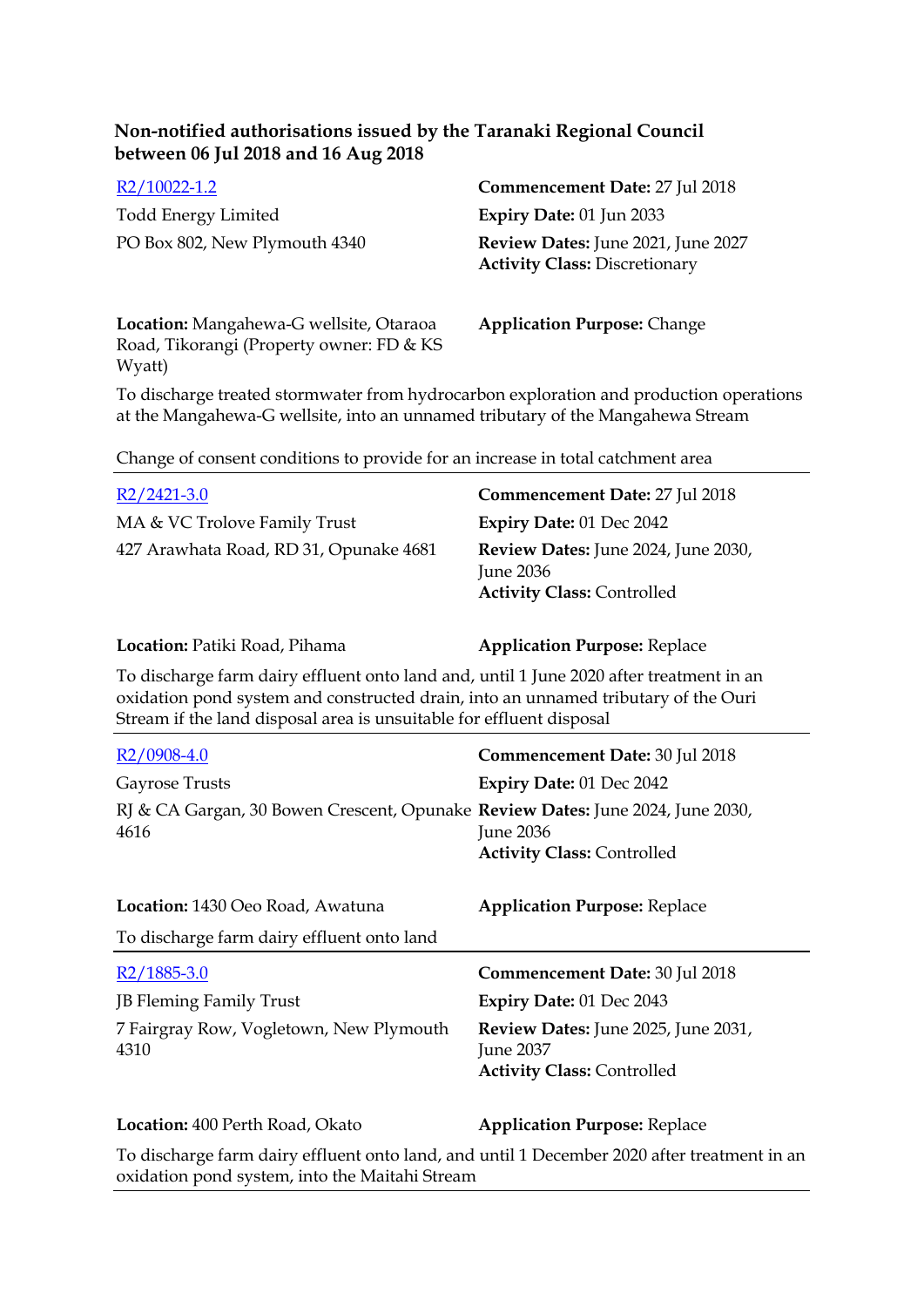| $R2/3420-4.0$                                                                                                                                                                      | Commencement Date: 30 Jul 2018                  |
|------------------------------------------------------------------------------------------------------------------------------------------------------------------------------------|-------------------------------------------------|
| Konini Family Trust                                                                                                                                                                | Expiry Date: 01 Dec 2046                        |
| 296A Cardiff Road, RD 21, Stratford 4391                                                                                                                                           | Review Dates: June 2028, June 2034,             |
|                                                                                                                                                                                    | June 2040<br><b>Activity Class: Controlled</b>  |
|                                                                                                                                                                                    |                                                 |
| Location: 225 Cardiff Road, Cardiff                                                                                                                                                | <b>Application Purpose: Replace</b>             |
| To discharge farm dairy effluent onto land                                                                                                                                         |                                                 |
| $R2/0689-3.0$                                                                                                                                                                      | <b>Commencement Date: 31 Jul 2018</b>           |
| Peter & Margaret McCallum                                                                                                                                                          | Expiry Date: 01 Dec 2047                        |
| 351A High Street, Hawera 4610                                                                                                                                                      | Review Dates: June 2023, June 2029,             |
|                                                                                                                                                                                    | June 2035, June 2041                            |
|                                                                                                                                                                                    | <b>Activity Class: Controlled</b>               |
| <b>Location:</b> 638 Hastings Road, Matapu                                                                                                                                         | <b>Application Purpose: Replace</b>             |
| To discharge farm dairy effluent onto land                                                                                                                                         |                                                 |
| $R2/7274-2.0$                                                                                                                                                                      | <b>Commencement Date: 31 Jul 2018</b>           |
| Ponga & Pukeko Farms Ltd                                                                                                                                                           | <b>Expiry Date: 01 Dec 2046</b>                 |
| 368 Manutahi Road, RD 3, New Plymouth                                                                                                                                              | Review Dates: June 2028, June 2034,             |
| 4373                                                                                                                                                                               | June 2040                                       |
|                                                                                                                                                                                    | <b>Activity Class: Controlled</b>               |
| Location: 58 Manawapou Road, Manutahi                                                                                                                                              | <b>Application Purpose: Replace</b>             |
| To discharge farm dairy effluent onto land, and until 1 December 2020 after treatment in an<br>oxidation pond system and wetland, into an unnamed tributary of the Manawapou River |                                                 |
| R <sub>2</sub> /10663-1.0                                                                                                                                                          | Commencement Date: 01 Aug 2018                  |
| NZ Forestry Limited                                                                                                                                                                | Expiry Date: 01 Jun 2024                        |
| Office 9, 52 Molesworth Street, New Plymouth Review Dates: June 2020, June 2022                                                                                                    |                                                 |
| 4310                                                                                                                                                                               | <b>Activity Class: Restricted discretionary</b> |
| Location: Durmast Forest, 3025 Tarata Road,                                                                                                                                        | <b>Application Purpose: New</b>                 |
| Inglewood                                                                                                                                                                          |                                                 |
| To undertake earthworks relating to plantation forestry                                                                                                                            |                                                 |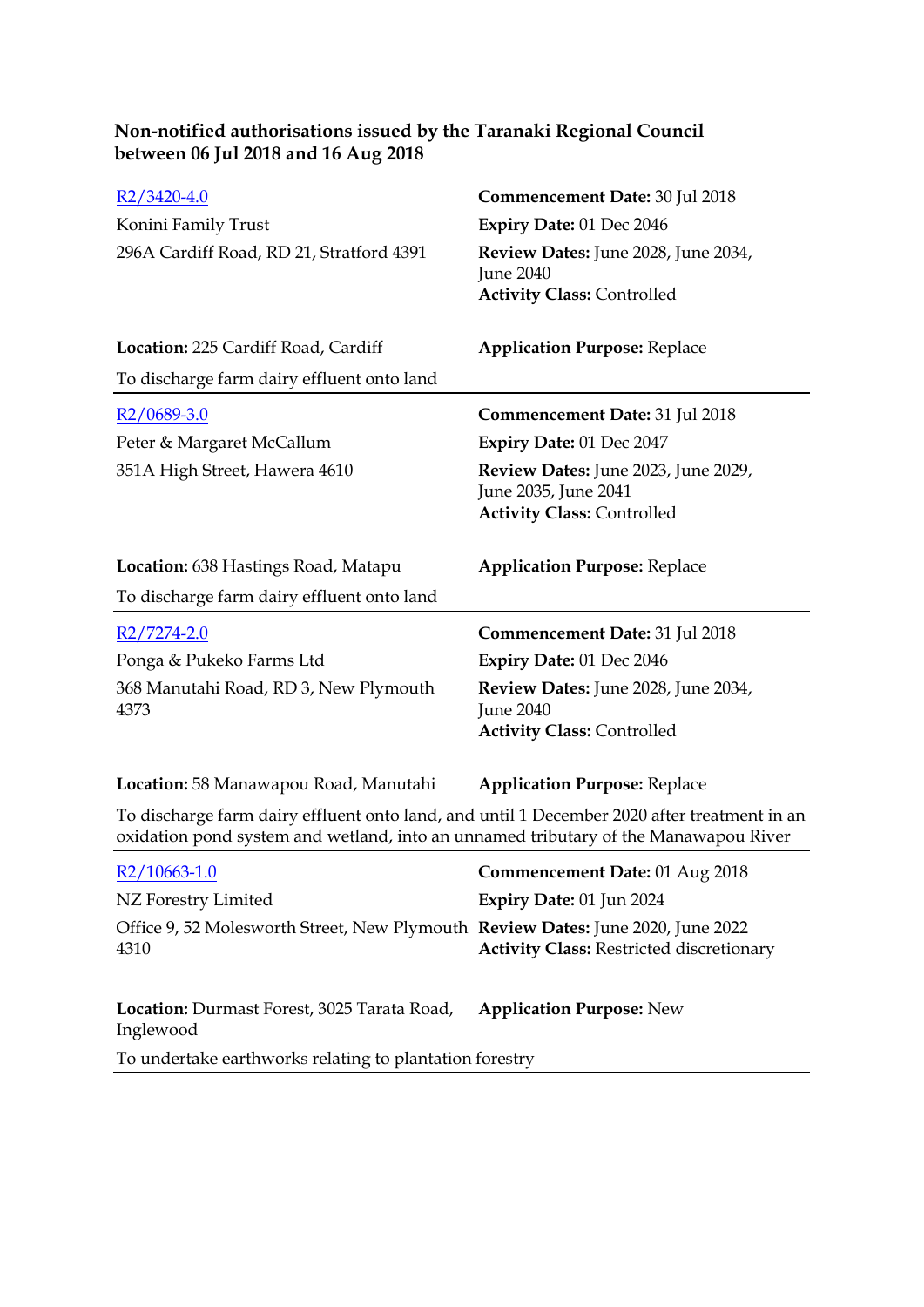| R2/10664-1.0                                                                                                                                                       | <b>Commencement Date: 01 Aug 2018</b>                                                        |
|--------------------------------------------------------------------------------------------------------------------------------------------------------------------|----------------------------------------------------------------------------------------------|
| NZ Forestry Limited                                                                                                                                                | Expiry Date: 01 Jun 2024                                                                     |
| Office 9, 52 Molesworth Street, New Plymouth Review Dates: June 2020, June 2022<br>4310                                                                            | <b>Activity Class: Controlled</b>                                                            |
| Location: Durmast Forest, 3025 Tarata Road,<br>Inglewood                                                                                                           | <b>Application Purpose: New</b>                                                              |
| To harvest a plantation forest                                                                                                                                     |                                                                                              |
| R2/2225-3.0                                                                                                                                                        | <b>Commencement Date: 01 Aug 2018</b>                                                        |
| William Myers Family Trust                                                                                                                                         | Expiry Date: 01 Dec 2042                                                                     |
| 485 Taikatu Road, RD 28, Hawera 4678                                                                                                                               | Review Dates: June 2024, June 2030,<br>June 2036<br><b>Activity Class: Controlled</b>        |
| Location: 485 Taikatu Road, Auroa                                                                                                                                  | <b>Application Purpose: Replace</b>                                                          |
| To discharge farm dairy effluent onto land, and until 1 December 2020 after treatment in an<br>oxidation pond system, into an unnamed tributary of the Rawa Stream |                                                                                              |
|                                                                                                                                                                    |                                                                                              |
| <u>R2/2467-3.0</u>                                                                                                                                                 | <b>Commencement Date: 01 Aug 2018</b>                                                        |
| Stephen & Kaye Mourie                                                                                                                                              | Expiry Date: 01 Dec 2042                                                                     |
| 620 Opua Road, RD 31, Opunake 4681                                                                                                                                 | Review Dates: June 2024, June 2030,<br><b>June 2036</b><br><b>Activity Class: Controlled</b> |
| Location: 842 Opua Road, Opunake                                                                                                                                   | <b>Application Purpose: Replace</b>                                                          |
| To discharge farm dairy effluent onto land, and until 1 June 2020 after treatment in an<br>oxidation pond system, into the Heimama Stream                          |                                                                                              |
| R <sub>2</sub> /10667-1.0                                                                                                                                          | Commencement Date: 02 Aug 2018                                                               |
| NZ Forestry Limited                                                                                                                                                | Expiry Date: 01 Jun 2025                                                                     |
| Office 9, 52 Molesworth Street, New Plymouth Review Dates: June 2020, June 2022<br>4310                                                                            | <b>Activity Class: Restricted discretionary</b>                                              |
| Location: Green Forest, 1457 Junction Road,<br>Purangi                                                                                                             | <b>Application Purpose: New</b>                                                              |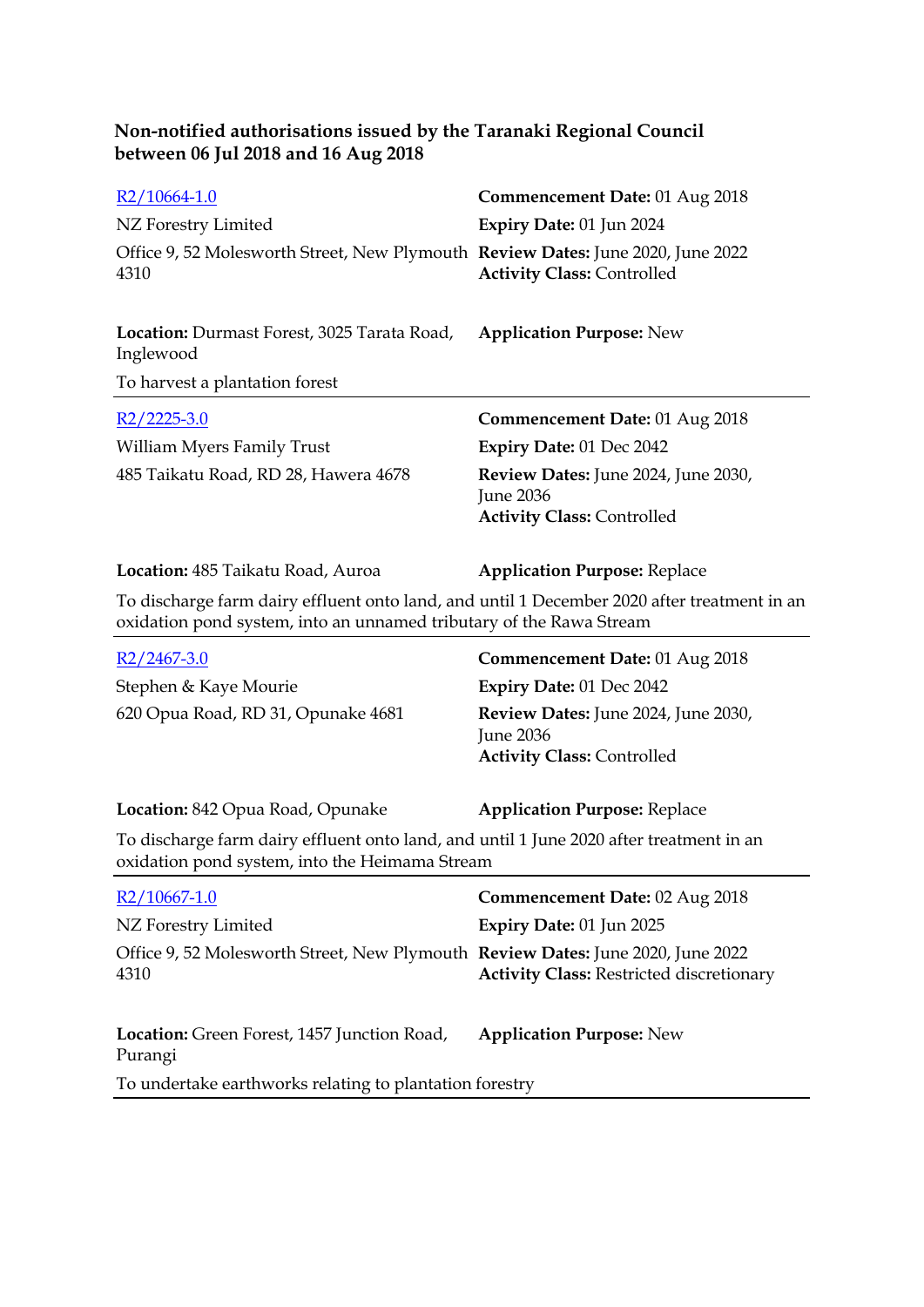| R <sub>2</sub> /10668-1.0                                                                                                                                              | Commencement Date: 02 Aug 2018                                                        |
|------------------------------------------------------------------------------------------------------------------------------------------------------------------------|---------------------------------------------------------------------------------------|
| NZ Forestry Limited                                                                                                                                                    | Expiry Date: 01 Jun 2025                                                              |
| Office 9, 52 Molesworth Street, New Plymouth Review Dates: June 2020, June 2022<br>4310                                                                                | <b>Activity Class: Controlled</b>                                                     |
| Location: Green Forest, 1457 Junction Road,<br>Purangi                                                                                                                 | <b>Application Purpose: New</b>                                                       |
| To harvest a plantation forest                                                                                                                                         |                                                                                       |
| $R2/0518-3.0$                                                                                                                                                          | <b>Commencement Date: 02 Aug 2018</b>                                                 |
| Maple Farm Trust Partnership                                                                                                                                           | Expiry Date: 01 Dec 2041                                                              |
| 358 Opunake Road, RD 21, Stratford 4391                                                                                                                                | Review Dates: June 2023, June 2029,<br>June 2035<br><b>Activity Class: Controlled</b> |
|                                                                                                                                                                        |                                                                                       |
| <b>Location:</b> 358 Opunake Road, Stratford                                                                                                                           | <b>Application Purpose: Replace</b>                                                   |
| To discharge farm dairy effluent onto land, and until 1 December 2019 after treatment in an<br>oxidation pond system, into an unnamed tributary of the Tuikonga Stream |                                                                                       |
| $R2/10559-1.0$                                                                                                                                                         | <b>Commencement Date: 09 Aug 2018</b>                                                 |
| Hintz Family Trust Partnership                                                                                                                                         | Expiry Date: 01 Jun 2034                                                              |
| 339 Paraite Road, RD 3, New Plymouth 4373                                                                                                                              | <b>Review Dates: June annually</b><br><b>Activity Class: Controlled</b>               |
| Location: 299 Cardiff Road, Pembroke                                                                                                                                   | <b>Application Purpose: New</b>                                                       |
| To discharge washdown water from the cleaning of up to eight broiler chicken sheds onto<br>and into land                                                               |                                                                                       |
| R2/10560-1.0                                                                                                                                                           | Commencement Date: 09 Aug 2018                                                        |
| Hintz Family Trust Partnership                                                                                                                                         | Expiry Date: 01 Jun 2022                                                              |
| 339 Paraite Road, RD 3, New Plymouth 4373                                                                                                                              | <b>Review Dates: June annually</b><br><b>Activity Class: Controlled</b>               |
| Location: 299 Cardiff Road, Pembroke                                                                                                                                   | <b>Application Purpose: New</b>                                                       |
| To discharge stormwater and sediment from earthworks onto and into land in the vicinity<br>of the Konini Stream                                                        |                                                                                       |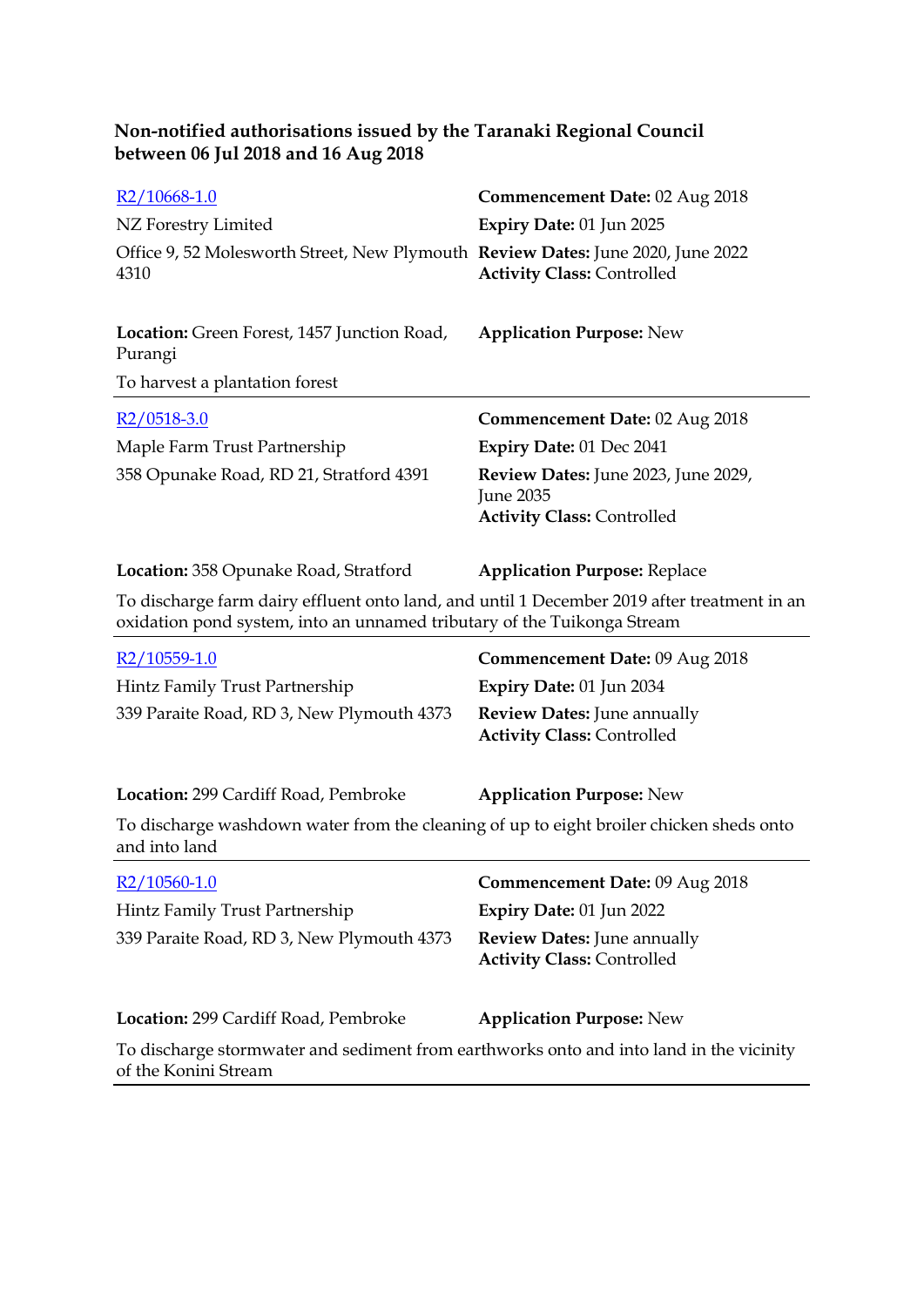| R2/10309-1.1                                                                                                                                                                                              | <b>Commencement Date: 13 Aug 2018</b>                                             |
|-----------------------------------------------------------------------------------------------------------------------------------------------------------------------------------------------------------|-----------------------------------------------------------------------------------|
| R & S Dreaver Contractors Limited                                                                                                                                                                         | <b>Expiry Date: 01 Jun 2032</b>                                                   |
| 257 Kairau Road, RD 3, New Plymouth 4373                                                                                                                                                                  | <b>Review Dates:</b> June 2020, June 2026<br><b>Activity Class: Discretionary</b> |
| <b>Location: 251 Kairau Road East, Brixton</b><br>Kairau Road East, Brixton 257 Kairau Road<br>East, Brixton 34A Richmond Road, Brixton 199<br>Kairau Road East, Brixton 173 Kairau Road<br>East, Brixton | <b>Application Purpose: Change</b>                                                |
| To discharge contaminants onto and into land                                                                                                                                                              |                                                                                   |

Change of consent conditions to allow for the discharge of residual polymer contained in municipal water treatment sludge

| $R2/6154-2.0$                                                                                                                             | Commencement Date: 14 Aug 2018                                                               |
|-------------------------------------------------------------------------------------------------------------------------------------------|----------------------------------------------------------------------------------------------|
| Peter Myers                                                                                                                               | Expiry Date: 01 Dec 2042                                                                     |
| 24 Austin Road, RD 13, Hawera 4673                                                                                                        | Review Dates: June 2024, June 2030,<br><b>June 2036</b><br><b>Activity Class: Controlled</b> |
| Location: 192 Nopera Road, Pihama                                                                                                         | <b>Application Purpose: Replace</b>                                                          |
| To discharge farm dairy effluent onto land, and until 1 December 2020 after treatment in an<br>oxidation pond system, into the Oeo Stream |                                                                                              |

| $R2/1383-4.0$                                                      | <b>Commencement Date: 14 Aug 2018</b>                     |
|--------------------------------------------------------------------|-----------------------------------------------------------|
| PJ & G Harrop Family Trust                                         | <b>Expiry Date: 01 Jun 2021</b>                           |
| C/- Reeves Middleton Young, Private Bag<br>2031, New Plymouth 4342 | <b>Review Dates:</b><br><b>Activity Class: Controlled</b> |

**Location:** 636 Arawahata Road, Opunake **Application Purpose:** Replace

To discharge farm dairy after treatment in an oxidation pond system and a constructed drain into the Mouhanga Stream

| R2/10537-1.0                                   | <b>Commencement Date: 16 Aug 2018</b>                                          |
|------------------------------------------------|--------------------------------------------------------------------------------|
| Manor Properties Limited                       | Expiry Date: $01$ Jun 2038                                                     |
| PO Box 18047, Merrilands, New Plymouth<br>4360 | <b>Review Dates:</b> June 2026, June 2032<br><b>Activity Class: Controlled</b> |

**Location:** 20A Gordon Street, Glen Avon **Application Purpose:** New

To install a stormwater outlet structure in the Waiwhakaiho River